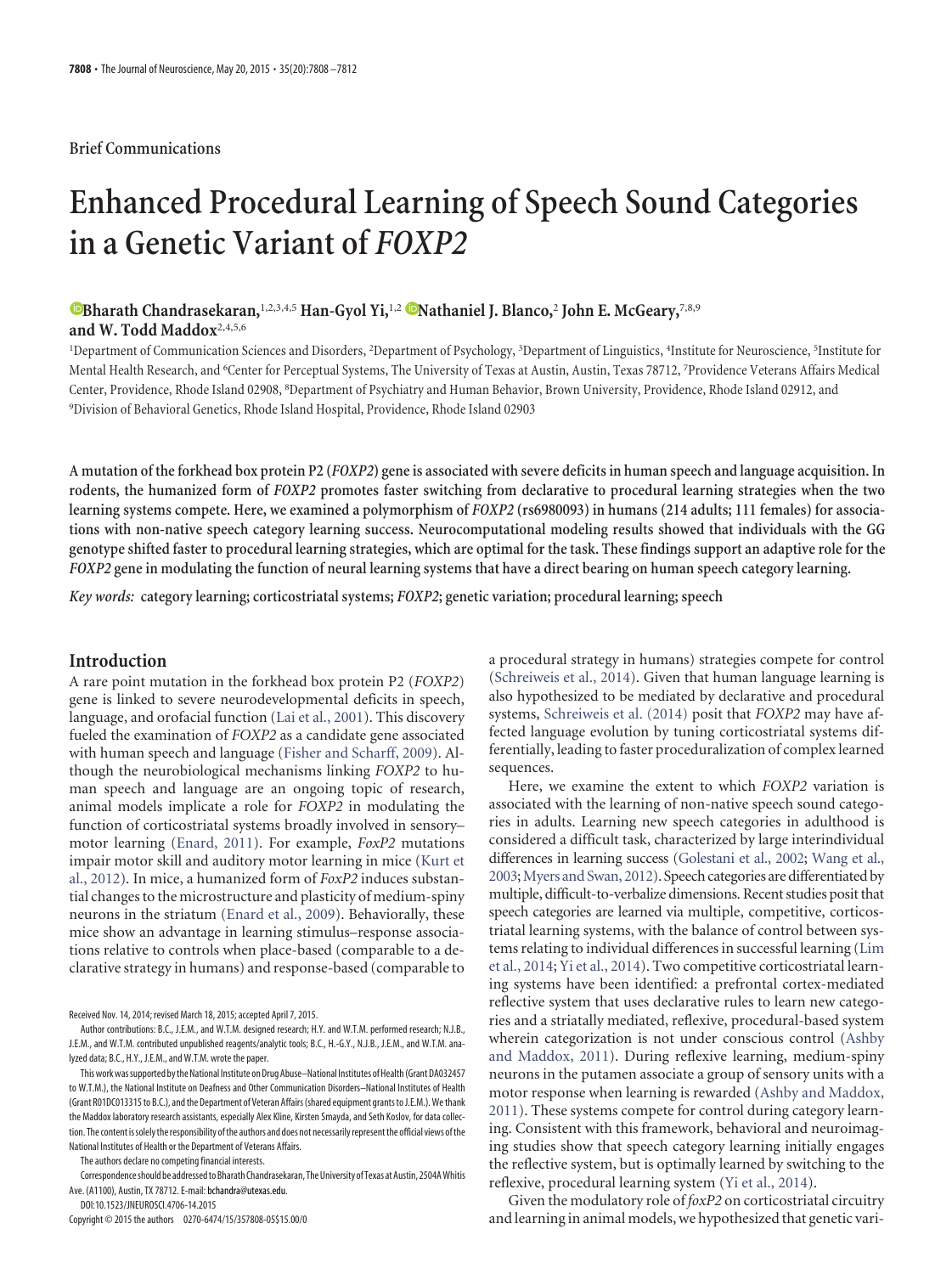<span id="page-1-0"></span>**Table 1. Demographic information and cognitive scores**

|                   |         |              | <b>Operational</b> |                    | Music: years |
|-------------------|---------|--------------|--------------------|--------------------|--------------|
| FOXP <sub>2</sub> | n       | Age (y)      | span               | Music: proficiency | of training  |
| AA                | 101(59) | 25.24(4.51)  | 41.38 (15.57)      | 4.98(2.34)         | 8.03(5.83)   |
| AG                | 72 (36) | 25.17 (4.38) | 45.31 (15.54)      | 5.12(2.05)         | 9.24(5.86)   |
| GG                | 31(16)  | 24.35 (3.89) | 43.77 (17.69)      | 5.36(2.57)         | 7.75(7.31)   |
| $p(H_0)$          | 0.518   | 0.604        | 0.306              | 0.789              | 0.518        |

Demographic and cognitivescores across genotypes. Values in parentheses denote SDs, exceptforthose in *n*column, which denote the number of female participants.*p*-values correspond to the null hypotheses that these values are equivalent across all three groups. For *n*, the *p*-value is derived from a  $\chi^2$  test on the number of females and males across genotype groups. For all other variables,*p*-values are derived from three-way ANOVAs.

ation in *FOXP2*would predict individual differences in successful learning of novel speech categories. We identified a *FOXP2* single nucleotide polymorphism (SNP rs6980093) that has been shown previously to selectively modulate PFC activity (AA homozygotes - GG homozygotes) during speech processing [\(Pinel et al.,](#page-4-12) [2012\)](#page-4-12). We hypothesized that the enhanced PFC activity in AA homozygotes may interfere with the transfer of control from the declarative, reflective system to the procedural-based reflexive learning system, resulting in poorer learning in AA homozygotes relative to GG homozygotes. We used neurocomputational modeling to evaluate the effect of *FOXP2* variation on learning strategies. The modeling analyses allowed the examination of learning strategies, thus providing information beyond simple accuracy measures. Our models included declarative, reflective learning strategies, as well as a reflexive learning strategy based on medium-spiny neuron function within the procedural learning system. Consistent with predictions from animal models, we hypothesized that *FOXP2* variation would influence the use of learning strategies and influence the transfer of control to the procedural-based reflexive learning system. Specifically, we predicted a faster shift to procedural learning computational strategies in GG homozygotes relative to AA homozygotes.

### **Materials and Methods**

*Participants*. Adult English speakers ( $N = 216$ ; 120 females) from ages  $18 - 35$  (mean = 25.02; SD = 4.33) with no prior experience with a tone language were recruited from the Austin, Texas, community. Participants reported no prior history of speech, language, neurological, or hearing disorders. Participants were excluded if they reported a history of Axis I DSM-IV disorders using the Mini International Neuropsychiatric Interview [\(Sheehan et al., 1998\)](#page-4-13). Participants were also excluded if they had participated in a previous speech category learning study ( $n = 12$ ). All participants were genotyped for a polymorphism in *FOXP2* (SNP rs6980093): AA ( $n = 101$ ; 59 females), AG ( $n = 72$ ; 36 females), and GG  $(n = 31; 16$  females). Procedures were approved by the Institutional Review Board at the University of Texas at Austin. Participants underwent the automated operation span (OSPAN) test [\(Unsworth et al.,](#page-4-14) [2005\)](#page-4-14), which measures working memory and executive attention. In this task, participants recalled letters with simple mathematical problems presented as a distractor. Across genotypes, participants did not significantly differ in age, sex, number of years of musical training, self-rating of musicianship on a 1 (low) to 10 (high musical ability), or OSPAN scores [\(Table 1\)](#page-1-0). In addition, these factors and genotypic variations were found not to interact in affecting speech category learning performance at a  $\alpha$   $<$ 0.05 criterion in mixed-effects modeling analyses.

*Speech learning task stimuli*. Two native Mandarin Chinese speakers (1 female) produced four Mandarin Chinese lexical tones in citation form. These tones are characterized by fundamental frequency (F0) height and slope variations such as: high-level, low-rising, lowdipping, and high-falling [\(Fig. 1](#page-1-1)*a*). The lexical tones were produced in the context of five monosyllabic words: /bu/, /di/, /lu/, /ma/, and /mi/. Stimuli were normalized for RMS amplitude at 70 dB and duration of 0.44 s.



<span id="page-1-1"></span>**Figure 1.** *a*, Example fundamental frequency (F0, a correlate of pitch) patterns for the four Mandarin lexical tone categories produced by a speaker in the context of syllable /di/: highlevel, low-rising, low-dipping, and high-falling. *b*, Experimental procedure for the speech category learning task.

*Speech learning task procedures*. Participants performed a speech category learning task in a sound-attenuated booth. On each trial, a speech sound was presented via headphones. Participants were instructed to categorize each sound into 1 of 4 categories using number keys (1, 2, 3, or 4) on a keyboard. No further instructions were given. Feedback was immediately presented after the response according to whether a correct categorization was made [\(Fig. 1](#page-1-1)*b*). Therefore, participants learned to map sounds to specific categories via a motor response, using feedback to monitor errors. Each of the speech sounds ( $n = 40$ ) was presented once within each of the five learning blocks using a randomized sequence.

*Genotyping procedures*. The SNP in the *FOXP2* was assayed using the Taqman genotyping assay C\_\_11437347\_10 (Applied Biosystems) using an ABI 7900HT Real-Time PCR System. The frequency of the *FOXP2* (SNP rs6980093) genotypes ( $n = 216$ ; AA:  $n = 103$ ; AG:  $n = 78$ ; GG:  $n =$ 35) differed from the Hardy–Weinberg equilibrium ( $\chi^2$  = 8.496, *p* = 0.004). The deviation could be due to nonrandom mating, natural selection, genetic drift, genotyping error, or sample selection based upon a phenotype that is associated with the tested genotype [\(Sham, 1998;](#page-4-15) [Hosk](#page-4-16)[ing et al., 2004\)](#page-4-16).

*Accuracy analysis*. Participants' response on each trial was coded as "correct" or "incorrect." A mixed-logit analysis was conducted to estimate the log odds of a correct response (Bates D, Maechler M, Bolker B, lme4: Linear mixed-effects models using S4 classes software). The model included a fixed effect of genotype (AA, AG, and GG) corrected for random intercepts for participant and trial number.

*Theoretical and neurocomputational modeling approach*. The neurocomputational models examined here reflect the neurobiological properties of the reflective and reflexive corticostriatal learning systems. [\(Nomura et al., 2007;](#page-4-17) [Seger and Miller, 2010\)](#page-4-18). The reflective learning system involves the executive corticostriatal loop mediated by the dorsolateral prefrontal cortex, head of the caudate nucleus, the anterior cingulate cortex, and the medial temporal lobe. These brain structures are involved in the generation, selection, and maintenance of declarative rules. In contrast, the reflexive learning system involves procedural mapping of an abstract motor response with sensory cells. This sensory– motor mapping requires a reinforcement signal from the ventral striatum [\(Ashby and Ennis, 2006;](#page-4-19) [Seger, 2008\)](#page-4-20). Modeling was conducted on the response pattern data to evaluate individual participants' response strategies in 40-trial blocks. Each stimulus was reduced to a point in the 2D space defined by F0 height and slope [\(Fig. 2](#page-2-0)*a*), corresponding to the critical dimensions underlying tone perception across languages [\(Chan](#page-4-21)[drasekaran et al., 2007\)](#page-4-21). A previous study showed that native English speakers show a bias toward F0 height and initially separate perceptual spaces based on the sex of the talker. This strategy, when modeled, accounted for more variance than a model that assumes a single perceptual space across talkers [\(Maddox and Chandrasekaran, 2014\)](#page-4-22). Therefore, stimulus spaces were constructed separately for male and female speakers for modeling purposes. We explored three classes of reflective models (unidimensional F0 height, unidimensional F0 slope, and a multidimensional conjunctive model), a single reflexive model (striatal pattern clas-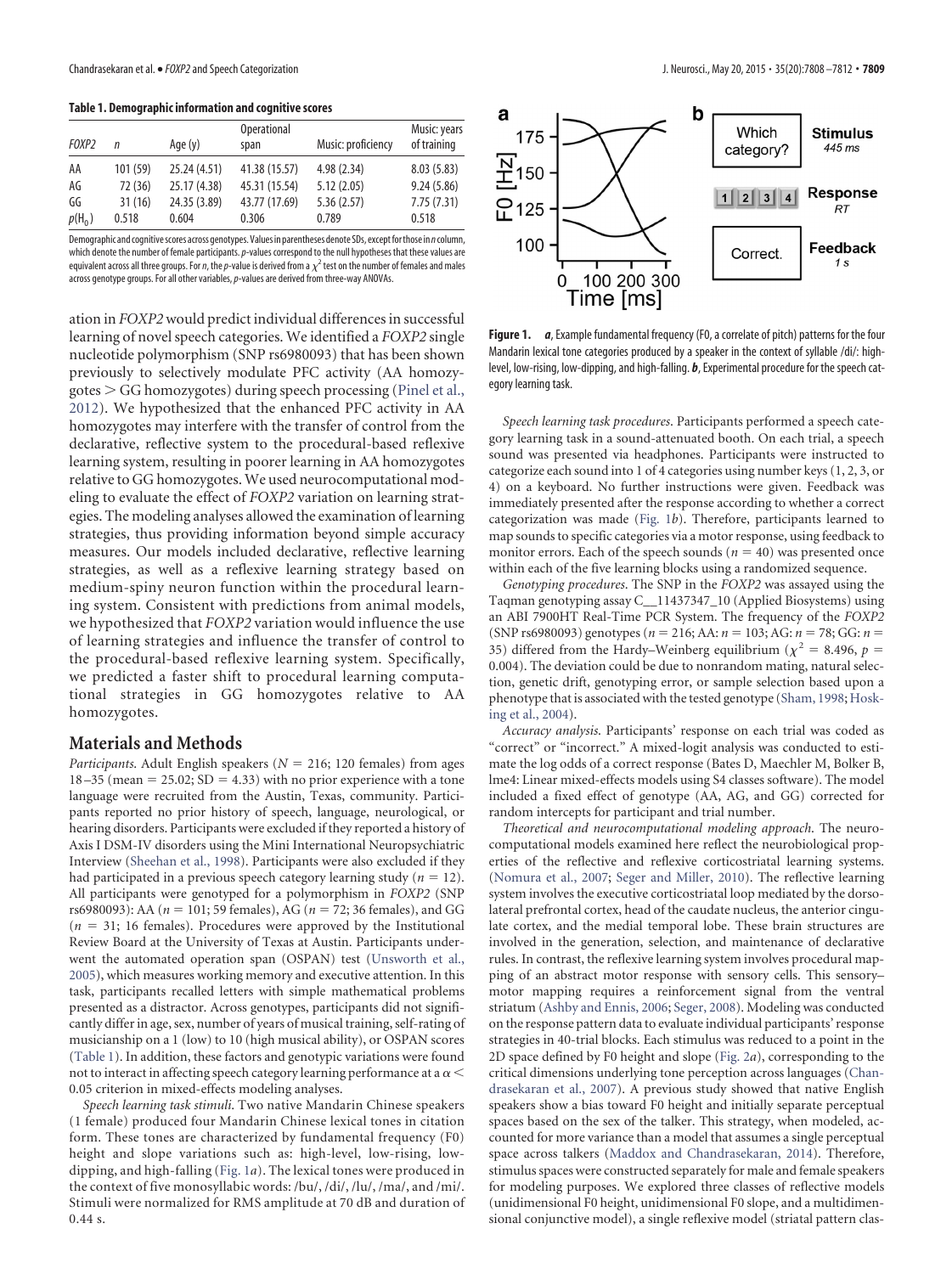

<span id="page-2-0"></span>Figure 2. *a*, Scatterplot of all stimuli from the speech category learning experiment. Two dimensions (F0 height, F0 slope) have been shown to underlie lexical tone perception in previous studies. Scatterplots of the responses, along with the decision boundaries that separate response regions from hypothetical participant, are shown for the striatal pattern classifier (SPC), a reflexive strategy (b); conjunctive (c), unidimensional height (d), and unidimensional slope (e) models (c-e are considered reflective strategies). Black circles denote the high-level tone, blue squares denote the low-rising tone, the cyan lozenges denote the low-dipping tone, and the white triangles denote the high-falling tone.



<span id="page-2-1"></span>Figure 3. *a*, Individual performance learning curves. The x-axis denotes a block of 40 learning trials. The y-axis denotes average accuracy within each block per participant. The blue line denotes the average performance across all participants. Different shades of gray colors denote individual differences in performance. *b*, Average performance across genotype groups: AA (white), AG (brown), and GG (red). c, Strategy use per block as revealed by neurocomputational modeling separately for carriers of each genotype (AA, AG, GG). Colors denote response strategies (SPC: reflexive; CJ: conjunctive; UD-Height: unidimensional height; UD-Slope: unidimensionalslope; Random:randomresponder). Across all genotypes,reflexivestrategy use increases with progression of learning blocks. The GG genotype uses the reflexive strategy earlier relative to AA genotype.

sifier; SPC), and a random responder model. The model parameters were estimated using maximum likelihood procedures [\(Wickens, 1982\)](#page-4-23) and model fits were compared using Akaike's Information Criterion [\(Akaike,](#page-4-24) [1974\)](#page-4-24).

The reflexive learning system was modeled using the SPC computational model [\(Ashby and Ennis, 2006\)](#page-4-19). The application of this model in the auditory domain is motivated by the many-to-one convergence from the auditory cortex to the striatum [\(Yeterian and Pandya, 1998\)](#page-4-25). In the SPC model, category learning is instantiated via association of each category label with a cluster of striatal medium-spiny neurons ("striatal units"; [Ashby and Ennis, 2006\)](#page-4-19). The SPC assumed a set of four striatal units (one per category) in each of the 2D spaces (see [Fig. 2](#page-2-0)*b*). The SPC can be viewed as a prototype model in which each category is represented by a single striatal unit and stimuli are assigned to categories using a minimum distance rule. Category responses are based on the distance to each striatal unit, with closer categories being more likely. The location of each striatal unit is estimated from a fit to the data. In contrast, the conjunctive and unidimensional models assume that the decision bounds are parallel to the coordinate axes. For example, the conjunctive model outlined in [Figure 2](#page-2-0)*c* assumes that the two verbalizable criteria along the F0 slope dimension are used to separate the stimuli into falling (category 4), rising (category 2), or level (category 1 or 3) slope. Then, a single criterion along the F0 height dimension is used to classify categories 1 (high) and 3 (low). The unidimensional reflective models assume that the participant sets three criteria only along the F0 height [\(Fig.](#page-2-0) [2](#page-2-0)*d*) or F0-slope [\(Fig. 2](#page-2-0)*e*) dimension, ignoring the other dimension. The random responder model assumed a fixed probability of responding category 1, 2, 3, or 4 regardless of stimulus properties, allowing for response biases.

First, to test whether the optimal reflexive strategy was used earlier relative to other strategies, a mixed-effects modeling analysis was run with the mean-centered block number as the dependent variable and the strategy as the fixed effect (SPC as the reference), corrected for byparticipant random intercepts. Positive estimates would suggest association of each strategy with blocks of the latter half, whereas negative estimates would suggest an association of each strategy with blocks of the earlier half. Second, to assess whether a particular genotype was associated with earlier use of SPC strategies, we ran a mixed-effects modeling analysis with binomial logit link in which the dependent variable was set as per-block SPC use (TRUE vs FALSE) for each participant. The fixed effects included genotype, block number (1–5), and their interaction terms, corrected for by-participant random intercepts.

## **Results**

# **Accuracy**

Participants improved on their ability to learn the tonal categories, from 33% accuracy (SD =  $16\%$ ) in the first training block to 59% accuracy (SD =  $27\%$ ) in the final training block [\(Fig. 3](#page-2-1)*a*). Consistent with the hypothesis that the GG genotype for *FOXP2* (SNP rs6980093) is associated with enhanced speech category learning, the GG homozygotes were more likely to correctly identify each speech category relative to the AA homozygotes, who served as the reference level,  $b = 0.48$ , SE = 0.22,  $z = 2.22$ ,  $p =$ 0.026. There was no evidence that the AG heterozygotes learned the speech categories better than the AA homozygotes,  $b = 0.12$ ,  $SE = 0.16$ ,  $z = 0.75$ ,  $p = 0.45$ . The intercept was not significant,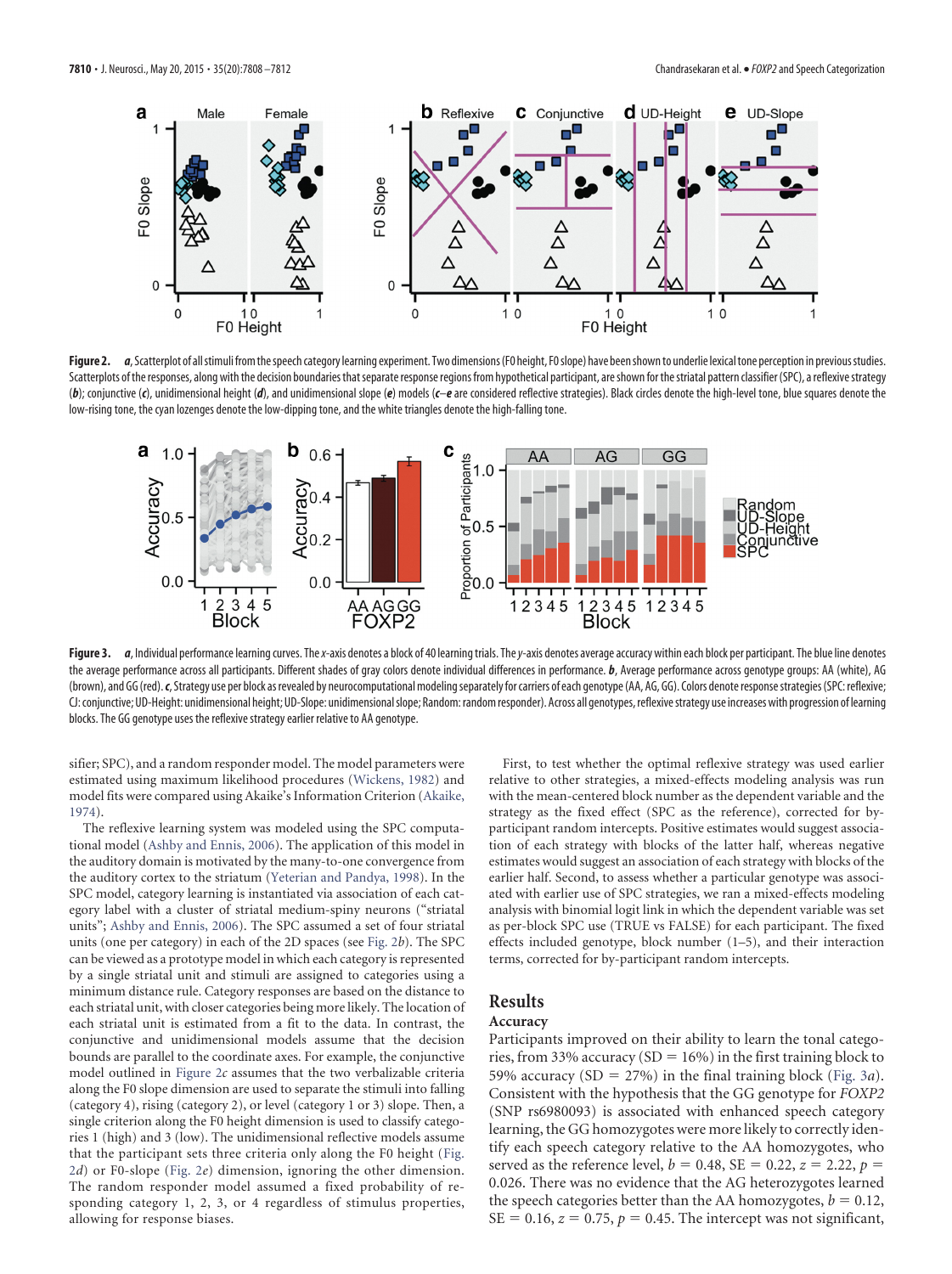$b = -0.13$ , SE = 0.11,  $z = -1.22$ ,  $p = 0.22$ , suggesting that the accuracy did not deviate from 50% probability among the AA homozygotes. When the same analysis was run with the GG genotype as the reference level, the AG heterozygotes showed a trend to be less likely to correctly identify each speech category relative to the GG homozygotes,  $b = -0.36$ , SE = 0.23,  $z =$  $-1.58$ ,  $p = 0.11$ , but the difference did not meet the  $\alpha < 0.05$ criterion. In addition, we identified non-learners as participants who failed to perform higher than the chance level (25%) at the final block of training. Fifteen of 101 AA homozygotes, 12 of 72 AG heterozygotes, and 3 of 31 GG homozygotes were identified as non-learners. A  $\chi^2$  test on these proportions failed to show a statistically significant difference across groups,  $\chi^2(2, n = 204)$  =  $0.85, p = 0.65.$ 

#### **Neurocomputational modeling**

A mixed-effects analysis was conducted to test whether the reflexive strategy was used later than were the other strategies. The intercept, which modeled the average mean-centered block number associated with occurrence of the reflexive strategy use, was significant,  $b = 0.42$ ,  $SE = 0.088$ ,  $t = 4.83$ ,  $p = 1.62 \times 10^{-6}$ , indicating that reflexive strategies were more likely to be used during the latter half of learning. Random, unidimensional height, and unidimensional slope strategies were associated with earlier blocks relative to reflexive strategy,  $b = -0.97$ , SE = 0.13,  $t = -7.56$ ,  $p = 9.41 \times 10^{-14}$ ;  $b =$  $-0.48$ , SE = 0.12,  $t = -4.09$ ,  $p = 4.65 \times 10^{-5}$ ;  $b = -0.82$ ,  $SE = 0.19$ ,  $t = -4.24$ ,  $p = 2.46 \times 10^{-5}$ , respectively. No evidence was found that conjunctive strategy was used earlier or later than was the reflexive strategy,  $b = -0.085$ , SE = 0.14,  $t = -0.62, p = 0.54.$ 

Reflexive strategy use across genotypes (using AA as the reference) was assessed with a mixed-effects modeling analysis where the dependent variable noted whether SPC was the best fitting model in each block per participant. The block effect was significant,  $b = 0.52$ ,  $SE = 0.095$ ,  $z = 5.49$ ,  $p = 4.04 \times 10^{-8}$ , suggesting that the AA homozygotes used the reflexive strategy more toward the later blocks. Relative to the AA homozygotes, the GG homozygotes used the reflexive strategy earlier in learning,  $b = 1.66$ ,  $SE = 0.68$ ,  $z = 2.44$ ,  $p = 0.015$ . However, they did not differ from the AA homozygotes in how the reflexive strategy use increased later in learning,  $b = -0.27$ , SE = 0.17,  $z = -1.59$ ,  $p = 0.11$ . The AG heterozygotes did not differ from the AA homozygotes early in learning,  $b = 0.075$ ,  $SE = 0.59$ ,  $z = 0.13$ ,  $p = 0.90$ , nor in terms of increased reflexive strategy use across the blocks,  $b = -0.14$ ,  $SE = 0.15$ ,  $z = -0.93$ ,  $p = 0.36$ . The intercept was significant,  $b =$  $-3.29$ , SE = 0.40,  $z = -8.28$ ,  $p < 2 \times 10^{-16}$ , suggesting that less than 50% of the AA homozygotes initiated learning with a reflexive strategy. Together, these results suggested that the GG genotype was associated with increased reflexive strategy use in the earlier stage of learning relative to the AA genotype [\(Fig. 3](#page-2-1)*c*). Because the conjunctive strategy, which is a reflective strategy, was used at a similar learning stage as the reflexive strategy, an additional statistical analysis (AA as the reference) was conducted to evaluate conjunctive strategy use across genotypes. AA homozygotes were more likely to use conjunctive strategy toward the later learning blocks relative to early learning blocks,  $b = 0.24$ ,  $SE = 0.096$ ,  $z = 2.50$ ,  $p = 0.012$ . This pattern did not differentiate with GG homozygotes,  $b = -0.045$ , SE = 0.77  $z = -0.058$ ,  $p =$ 0.95, or with AG heterozygotes,  $b = -0.14$ , SE = 0.58,  $z = -0.25$ ,  $p = 0.81$ . Notably, no block-by-genotype interactions were found to be significant for GG homozygotes,  $b = -0.026$ , SE = 0.20,  $z = -0.13$ ,  $p = 0.90$ , or for AG heterozygotes,  $b = 0.021$ , SE =

 $0.15$ ,  $z = 0.14$ ,  $p = 0.89$ . To summarize, all three groups were more likely to use conjunctive strategy in later blocks. Therefore, conjunctive strategy use was not modulated by genotype [\(Fig. 3](#page-2-1)*c*).

#### **Discussion**

Learning to categorize nonspeech categories is acknowledged to be a challenging task in adulthood. Speech categories are multidimensional and often difficult to learn using declarative rules and thus may require a procedural-based mapping of non-native acoustic patterns to motoric output [\(Chandrasek](#page-4-26)[aran et al., 2014;](#page-4-26) [Lim et al., 2014;](#page-4-9) [Yi et al., 2014\)](#page-4-10). Here, we show that individual differences in learning to categorize nonnative speech sounds successfully are strongly associated with variation in the *FOXP2* gene. The variant associated with enhanced speech category learning was also associated with earlier use of procedural-based reflexive strategies.

Our results parallel findings from animal models that demonstrate an impact of *FoxP2* on sensory–motor learning. Injection of *FoxP2* knockdown virus into Area X, a homolog of the basal ganglia in humans, impairs song learning in zebrafinch "pupils" [\(Haesler et al., 2007\)](#page-4-27). In the rodent model, *FoxP2* mutations impair auditory–motor learning [\(Kurt et al., 2012\)](#page-4-3). A humanlike *FoxP2* gene induced in mice models altered plasticity in the medium-spiny neurons within the striatum and induced faster switching from declarative to procedural learning strategies [\(Enard, 2011;](#page-4-2) [Schreiweis et al., 2014\)](#page-4-5).

Human studies have largely focused on the association between *FOXP2* and speech and language processes, a link that came into prominence via a genetic examination of the well studied KE family [\(Lai et al., 2001\)](#page-4-0). More than half of the members of the KE family showed severe speech and language acquisition deficits. Interestingly, the affected members showed intact pitch perception and production abilities relative to unaffected members [\(Alcock et al., 2000\)](#page-4-28). In our study, we found that *FOXP2* variation in a neurotypical population affects the ability to learn to categorize non-native pitch patterns. We posit that *FOXP2* variation does not alter pitch perception per se, but likely modulates the learning processes involved in mapping novel pitch patterns to specific categories. This view is consistent with an emerging view from animal models suggesting a broader role for *FOXP2* in mediating the dynamics of learning [\(Enard, 2011\)](#page-4-2). A faster switch to procedural learning strategies may be useful in automatizing complex motoric behaviors, thereby freeing cortical resources for other cognitive processes [\(Schreiweis et al.,](#page-4-5) [2014\)](#page-4-5).

We note several limitations of our study. First, we examined a single *FOXP2* SNP that had been identified to modulate prefrontal activation during a speech processing task [\(Pinel et al., 2012\)](#page-4-12). However, this SNP was not found to affect neuroanatomy, so future neuroimaging studies should investigate whether the SNP can affect functional processes without altering brain structure [\(Hoogman et al., 2014\)](#page-4-29). Second, our study did not examine the impact of *FOXP2* on auditory processing ability or speech production. Affected members of the KE family demonstrate significant issues with oral–motor function and speech production, but limb-motor function is unaffected. Because learning to produce novel speech patterns involves a sensory–motor mapping process mediated by the basal ganglia [\(Zenon and Olivier, 2014\)](#page-4-30), we predict that learning novel speech output may thus also be associated with *FOXP2* variation in a neurotypical population. Finally, future studies could use targeted next-generation sequencing to identify all com